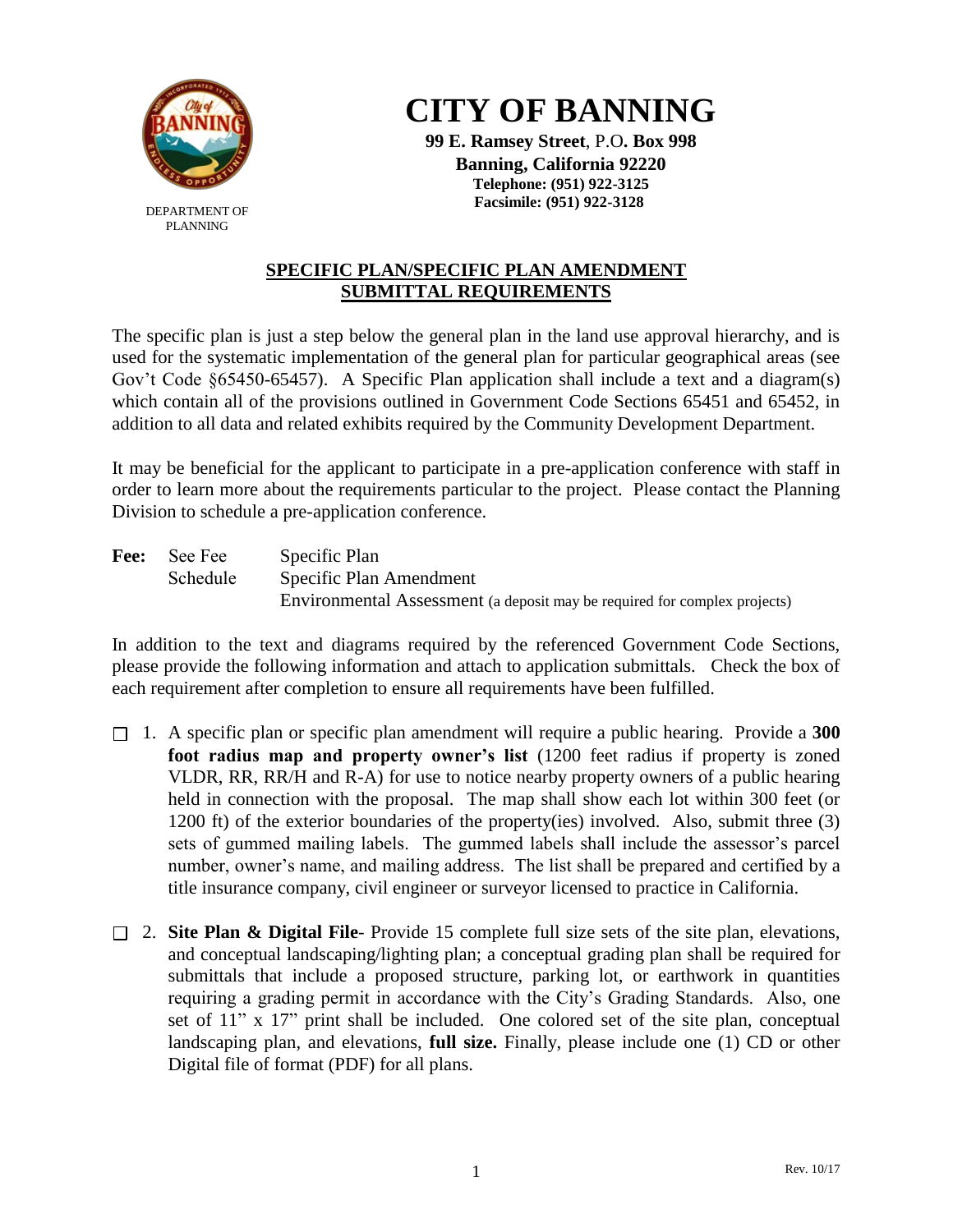**Photo simulations** may be required in connection with submittals that are view sensitive or are subject to screening requirements as outlined in the development standards of the City's Zoning Code.

## **\*\*All full size plans must be collated, stapled, and individually folded to a uniform size (9"x 12" maximum) prior to submittal.**

NOTE: The drawings must be drawn by a professional architect, engineer, draftsperson, or other qualified professional using a standard architectural or engineering scale.

## **Additional Information to Include:**

- $\square$  Elevations of each building and composite elevation from street if multiple buildings are proposed,
- □ Color renderings,
- $\Box$  Perspective drawings to show relationship after development of the building(s) to off-site features,
- $\Box$  The kinds and finishes of all the materials to be applied to the exterior surfaces of the proposed structure, walls or additions.
- $\Box$  The lighting to be applied to the exterior wall surfaces or to be used for walkways, drives and parking lots, and the light cast by the building's interior, its signs, etc., which is visible from adjacent or neighboring properties,
- $\Box$  All identifications and direction signs and graphics visible from the exterior of a proposed structure,
- $\Box$  A sign program,
- $\Box$  All art work, sculpture, fountains and other ornamental or decorative features visible from surrounding properties,
- $\Box$  All provisions for and design of the following appurtenances if visible from the exterior including but not limited to:
	- o Utility lines, meters, boxes
	- o Fences, walls, and hedges
	- o Sunshades, awnings, louvers
	- o Loading docks
	- o Refuse, storage, and pickup areas
	- o Balconies
	- o Downspouts
	- o Stairs, ramps
	- o Mechanical equipment visible from the exterior